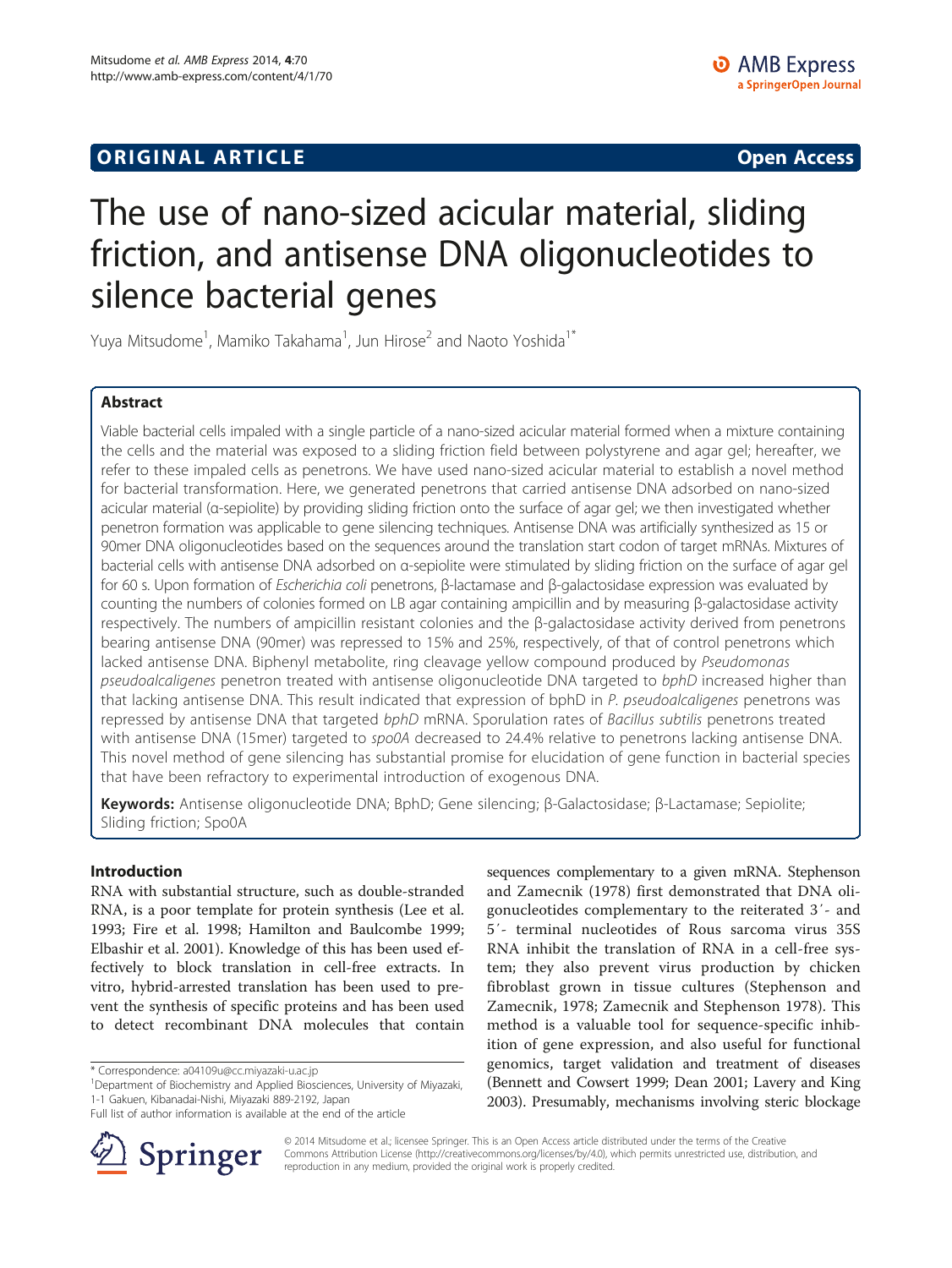of the ribosomes are responsible for inhibition of transcription (Kurreck [2003\)](#page-9-0). Izant and Weintraub [\(1984](#page-9-0); [1985\)](#page-9-0) examined the effects of complementary antisense RNA on the expression of the herpes simplex virus I thymidine kinase (TK) gene in mouse cells. Microinjection of recombinant DNA plasmid that directs transcription of the TK gene with reverse polarity causes the mouse cells themselves to produce the antisense RNA. TK activity is diminished 4- to 5-fold in cells that produce such antisense RNA; this finding indicated that antisense nucleotides may be used to inhibit expression of specific genes. Molecular biologists use antisense DNA or RNA fragments as powerful tools to block expression of specific target genes, and thereby assess gene function.

Upon bacterial gene silencing method, Jayaraman et al. ([1981](#page-9-0)) synthesized a series of deoxyribooligonucleoside methylphosphonates, which are nonionic oligonucleotide analogs. The base sequences of these compounds are complementary to the Shine-Dalgarno sequence found at the 3′ end of bacterial 16S rRNA. These oligonucleoside methylphosphonates inhibit both protein synthesis and colony formation by mutant *E. coli*; importantly, these permeable mutants contain negligible quantities of lipopolysaccharide. Experiments were done on the growth of E. coli in broth in the presence of the oligonucleotide methylphosphonate; culture growth was inhibited up to 50%, relative to controls, by the oligonucleotide. Nakashima et al. ([2006](#page-10-0)) used E. coli to produce a gene silencing effect on bacterial species; they found that 100 bp of paired-termini antisense RNA enable gene silencing to be dramatically effective than short length antisense RNA.

For an oligonucleotide to display an antisense effect, it must be stable until it forms a double helix with the target mRNA. Phosphodiester oligo DNA (D-oligo DNAs), which are frequently used as antisense oligonucleotides, may be digested by nuclease. To stabilize antisense oligonucleotides, different types of oligonucleotide analogs (e.g., phosphorothioates oligonucleotide DNA, methylphosphoate oligonucleotide DNA) have been developed (Akhtar et al. [1991;](#page-9-0) Zhao et al. [1993;](#page-10-0) Verma and Eckstein [1998\)](#page-10-0). However, analogs of D-oligo DNA are disadvantageous for gene silencing because they are very costly to synthesize. Additionally, other data indicate that antisense DNA exhibits efficacy in vivo when administered at the relatively high concentration of 5 mM (Whitesell et al. [1991\)](#page-10-0). The high doses are necessary in vivo because of the susceptibility of normal DNA oligomers to rapid degradation by serum nucleases. More likely candidates for in vivo applications are modified oligonucleotides that are resistant to nucleases because the nucleotide structure itself is altered (e.g., alkylphosphonates, phosphorothioates, 2′-O-alkylnucleotides) or because protecting groups are present at the 3′ and 5′ ends of DNA oligomers

(Wickstrom [1992\)](#page-10-0). Which such modifications most effectively balance cost, in vivo and intracellular mobility, stability, and most importantly, binding affinity and specificity, remain to be determined.

An antisense oligonucleotide is preferably between 15 and 30 mer in length and specifically hybridizes with an mRNA around the translation start codon (Uhlmann and Peyman [1990;](#page-10-0) Good et al. [2001\)](#page-9-0). Recently, Nakashima et al. successfully repressed the β-galactosidase gene by engineering expression of a 100 mer antisense oligonucleotide that was complementary to the mRNA near the ribosome binding site and the translation start codon (Nakashima and Tamura, [2009\)](#page-10-0).

As shown in Figure [1](#page-2-0), a bacterial cell impaled by a nano-sized acicular material (penetron) was formed when bacterial cells and nano-sized acicular materials were exposed to a friction field in hydrogel. This phenomenon is called the Yoshida effect (Yoshida and Sato [2009](#page-10-0)). Penetrons readily take up exogenous DNA; consequently, penetrons are applicable to a genetic transformation technique called tribos transformation (Yoshida and Sato [2009\)](#page-10-0). Transformation efficiency of E. coli penetrons is  $10^7$  colony forming units (cfu) per 1 μg of plasmid DNA (Yoshida et al. [2007](#page-10-0)). Nano-sized acicular materials, e.g., chrysotile and sepiolite, have high affinity for nucleic acid. Notably, DNA adsorbed on nano-sized acicular materials is protected from enzymemediated nucleolytic degradation and remains stable (Somiya et al. [2012\)](#page-10-0).

We reasoned that penetrons that had been mixed with artificially synthesized antisense DNA could be used for bacterial gene silencing techniques. In this study, to investigate whether bacterial penetron was utilized to gene silencing technique, we introduced artificially synthesized antisense oligonucleotide DNA into bacterial cells by using sliding friction and sepiolite. We used Escherichia coli JM109 harboring pUC18 DNA and Pseudomonas pseudoalcaligenes KF707 to represent Gram-negative bacteria. We synthesized 15 and 90 mer antisense DNA oligonucleotides; each was targeted to the translation start codon of β−galactosidase α-fragment gene or β−lactamase gene coded in pUC18 DNA. Silencing of the β−galactosidase α-fragment was evaluated by measurement of enzyme activity; silencing of β−lactamase was evaluated by numerical comparisons of ampicillin resistant colonies. Pseudomonas pseudoalcaligenes KF707 was isolated by Furukawa and Miyazaki ([1986\)](#page-9-0) as a biphenyl degrading bacterium (1986). The genes associated with biphenyl metabolism and their functions are well studied (Furukawa and Miyazaki [1986](#page-9-0); Furukawa and Arimura, [1987;](#page-9-0) Taira et al. [1992](#page-10-0)). We synthesized 15 and 90 mer antisense DNA oligonucleotides; each was targeted to the 2-hydroxy-6 oxo-6-phenylhexa-2,4-dienoate hydrolase gene (bphD). We then evaluated expression of bphD. Bacillus subtilis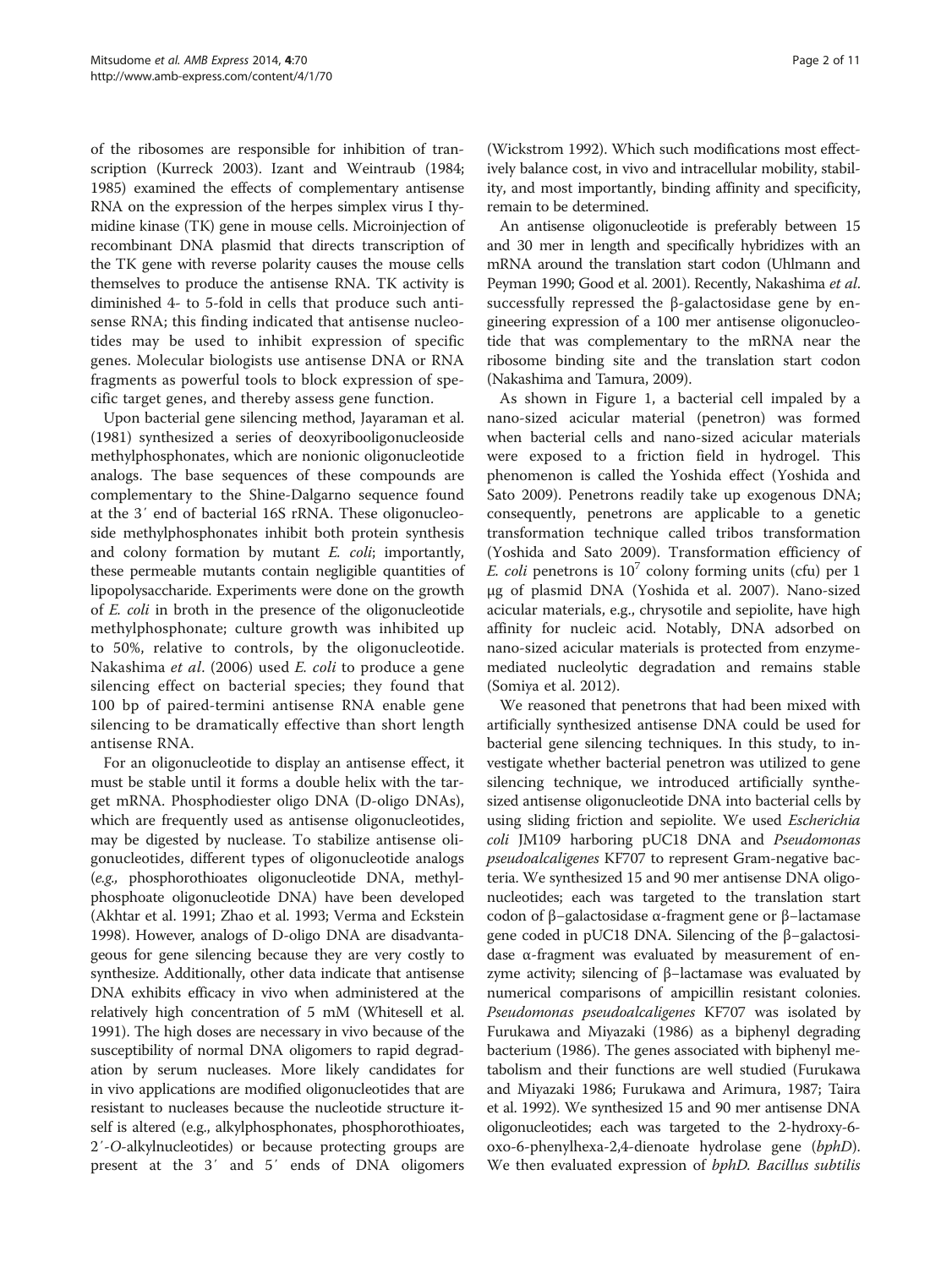<span id="page-2-0"></span>

for the Yoshida effect.

str. 169 (Kunst et al. [1997\)](#page-9-0) represents Gram-positive spore-forming bacterium. We also synthesized antisense DNA oligonucleotides (15 and 90 mer) targeting the translation start codon of sporulation initiation protein gene (Spo0A). Gene silencing of spo0A was evaluated by spore formation rate and accumulation of dipicolinic acid in spores.

## Materials and methods

#### Bacterial strains and growth condition

Escherichia coli JM109 (el4<sup>−</sup> , recA1, endA1, gyrA96, thi-1, hsdR17, supE44, relA1, Δ(lac-proAB), [F' , traD36 proAB, lacI<sup>q</sup> ZΔM15]) harboring pUC18 DNA was grown aerobically in Luria-Bertani (LB) broth containing 50 μg/ml ampicillin at 30°C for 18 hrs (Sambrook et al. [1989](#page-10-0); Shiloach et al. [1996](#page-10-0)).

Pseudomonas pseudoalcaligenes KF707 which has been deposited in the NITE Patent Microorganisms Depositary under the accession number FERM P-8297 was grown in a defined medium (pH 7.0) containing (in grams per liter): K<sub>2</sub>HPO<sub>4</sub>, 4.3; KH<sub>2</sub>PO<sub>4</sub>, 3.4; (NH<sub>4</sub>)<sub>2</sub>SO<sub>4</sub>, 2.0; MgCl<sub>2</sub>, 0.16; MnCl<sub>2</sub> · 4H<sub>2</sub>O, 0.001; FeSO<sub>4</sub> · 7H<sub>2</sub>O, 0.006;  $CaCl_2 \cdot 2H_2O$ , 0.026; and  $Na_2MoO_4 \cdot 2H_2O$ , 0.002. For 1.5% agar plating medium (Wako Chemical Co., Japan), biphenyl was introduced as a vapor by placing crystals on the lid of each petri dish. Each dish was sealed with polyethylene tape. Strain KF707 cells were inoculated onto agar plating medium and incubated at 30°C for 4 days (Furukawa and Miyazaki [1986](#page-9-0)).

Bacillus subtilis str.168 (Kunst et al. [1997\)](#page-9-0) was cultured on LB agar medium that contained 1% glucose at 37°C for 18 hrs.

#### Preparation of sepiolite solution

Sepiolite was used as the nano-sized acicular material in each experiment to form penetrons. Sepiolite particles (Wako Chemical Co., Japan) suspended in distilled water at final concentrations of 50 μg/ml or 1 mg/ml for Gram-negative and Gram-positive bacteria respectively were incubated in suspension at 60°C for 24 hrs, and the sepiolite solution was then used.

#### Design of antisense DNA oligonucleotides

To evaluate the effects on gene silencing of DNA oligonucleotides in *E. coli*, two mRNAs—β-lactamase (*bla*) and β-galactocidase ( $lacZα$ )—were targeted. To assess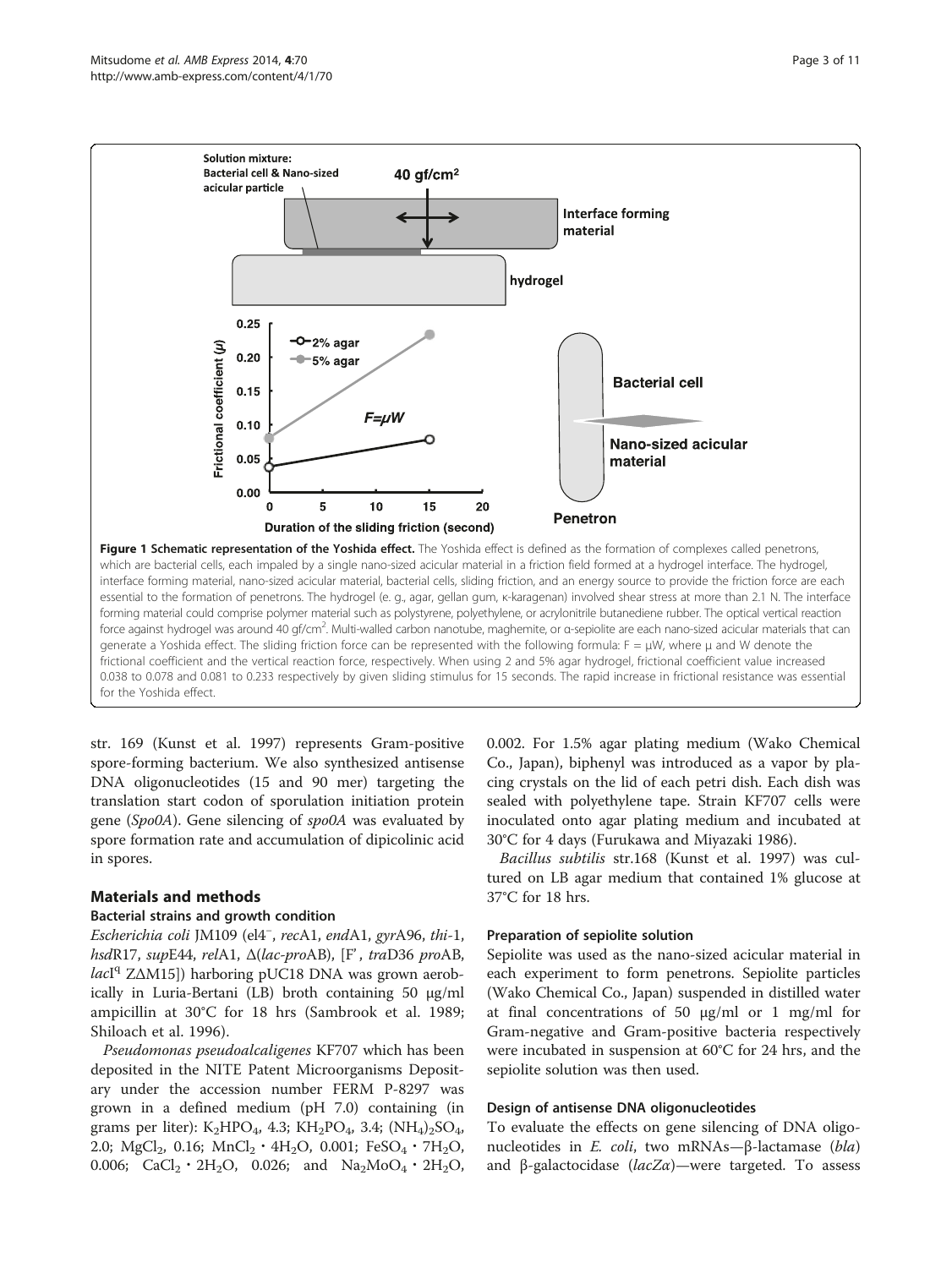the effects in Pseudomonas and Bacillus, the mRNAs encoding hydrolase (bphD), which is associated with biphenyl metabolism (Triscari-Barberi et al. [2012](#page-10-0)) and sporulation initiation protein (spo0A) were targeted, respectively. The sequence of each 15 and 90 bp DNA oligonucleotide was designed based on the sequence around the translation start codon in the respective targeted mRNA. The sequence of each antisense DNA oligonucleotide DNA and the respective abbreviations are listed in Table [1.](#page-4-0)

#### Introduction of antisense oligonucleotide DNA into E. coli penetrons and evaluation of gene silencing effect on β-lactamase

A 50 μl aliquot of sepiolite solution containing 0.2 μM of antisense oligonucleotide DNA (B-LAC15, B-LAC90), 200 mM NaCl, and an equivalent volume of E. coli culture broth were streaked onto the surface of 2% agar hydrogel containing LB contents and 100 μg/ml of ampicillin. Sliding friction between a polystyrene streak bar (SARSTED, Germany) and agar hydrogel was applied to these solution mixtures for 60 sec. The agar hydrogel was incubated at 37°C for 18 hrs, and then ampicillin resistant colonies were counted. The number of ampicillin resistant colony formed on the agar hydrogel treated by same method without antisense oligonucleotide DNA was used as the 100% control.

## Introduction of antisense DNA oligonucleotides into E. coli penetrons and evaluation of gene silencing effect on β-galactosidase α-fragment

A 100 μl mixture containing 50 μl of sepiolite solution with 0.2 μM of antisense DNA oligonucleotide (LacZ15, LacZ90), 200 mM NaCl and 50 μl of E. coli culture broth was streaked onto the surface of a 2% agar hydrogel containing 1 mM β-D-thiogalactopyranoside (IPTG) and 200 mM NaCl. Each of these mixtures and control mixtures that were identical except that they lacked any antisense oligonucleotides were individually exposed to the sliding friction between a polystyrene streak bar (SARSTED) and agar hydrogel for 60 sec. Each agar hydrogel coated with cells was then incubated at 37°C for 3 hrs; E. coli penetrons on agar hydrogel were then resuspended in 2 ml of NaCl solution. A standard colorimetric method (Miller, [1972](#page-9-0); Griffith and Wolf [2002](#page-9-0)) was then used to measure β-galactosidase activity in control and oligonucleotide-treated E. coli penetrons. Values of β-galactosidase activity in the control  $E$ . *coli* penetrons were designated as the 100% standard.

## SDS-PAGE and analysis of protein bands

A 100 μl mixture containing 50 μl of sepiolite solution with 0.2 μM of antisense DNA oligonucleotide (LacZ15, LacZ90), 200 mM NaCl and 50 μl of E. coli culture broth

was streaked onto the surface of a 2% agar hydrogel containing 1 mM IPTG and 200 mM NaCl. Again, each mixture was exposed to the sliding friction field between a streak bar and agar hydrogel for 60 sec. The cellcoated agar hydrogels were each incubated at 37°C for 3 hrs; control and oligonucleotide-treated E. coli penetrons were collected from the surface of the agar hydrogels with 2 ml of 200 mM NaCl and a cell scraper. Proteins were extracted from collected E. coli penetrons by sonication and analyzed by SDS-PAGE according to the Leammli protocol (Laemmli, [1970\)](#page-9-0). Each proteins gel was stained and then destained; electrophoresis image analysis software (NIH ImageJ, Version 1.41) (<http://rsb.info.nih.gov/ij/>) was then used to measure the concentration of protein in each band that corresponded to β-galactosidase.

#### Introduction of antisense oligonucleotide DNA into P. pseudoalcaligenes penetrons and evaluation of gene silencing effect on bphD expression

Fresh P. pseudoalcaligenes cells (10 mg/ml) were suspended in 50 μl of sepiolite solution containing 200 mM NaCl and 0.2 μM of antisense DNA oligonucleotide (bphD15 or bphD90) or no oligonucleotides. Each 50 μl mixture was spread onto the surface of a 2% agar hydrogel containing 200 mM NaCl. Each mixture was exposed to sliding friction between a streak bar and agar hydrogel for 60 sec to form P. pseudoalcaligenes penetrons. Control and oligonucleotide-treated penetrons were collected from the surface of each agar hydrogel with 2 ml of 200 mM NaCl and a cell scraper. Collected P. pseudoalcaligenes penetrons were washed with 200 mM phosphate buffer (pH 7.0); that was used to adjust the turbidity of each sample of P. pseudoalcaligenes penetrons to an absorbance of 0.2 at 600 nm. Each 1.0 ml suspension of P. pseudoalcaligenes penetrons was added to a respective 20 ml volume of 0.1 μM biphenyl solution; each such mixture was then incubated at 30°C. After a 40 min and 80 min incubation, the absorbance value at 403 nm of each centrifuged reaction mixture was determined with a spectrophotometer (UV-1800, Shimazu, Japan) (Triscari-Barberi et al. [2012\)](#page-10-0).

## Introduction of antisense oligonucleotide DNA into B. subtilis penetrons and evaluation of gene silencing effect on spo0A expression

Fresh B. subtilis vegetative cells (10 mg/ml) were suspended in 50 μl of sepiolite solution containing 200 mM NaCl and 0.2 μM of antisense Spo0A15 or Spo0A90 DNA oligonucleotide or no oligonucleotides. The 50 μl mixture was spread onto the surface of a 5% agar hydrogel containing 10 g/L NaCl, 0.016 g/L MnCl<sub>2</sub>, 0.12 g/L MgSO<sub>4</sub>, 0.016 mg/L FeSO<sub>4</sub>, 0.11 mg/L CaCl<sub>2</sub>, and 8.3 μl/L HCl. The mixture was exposed to the sliding friction between the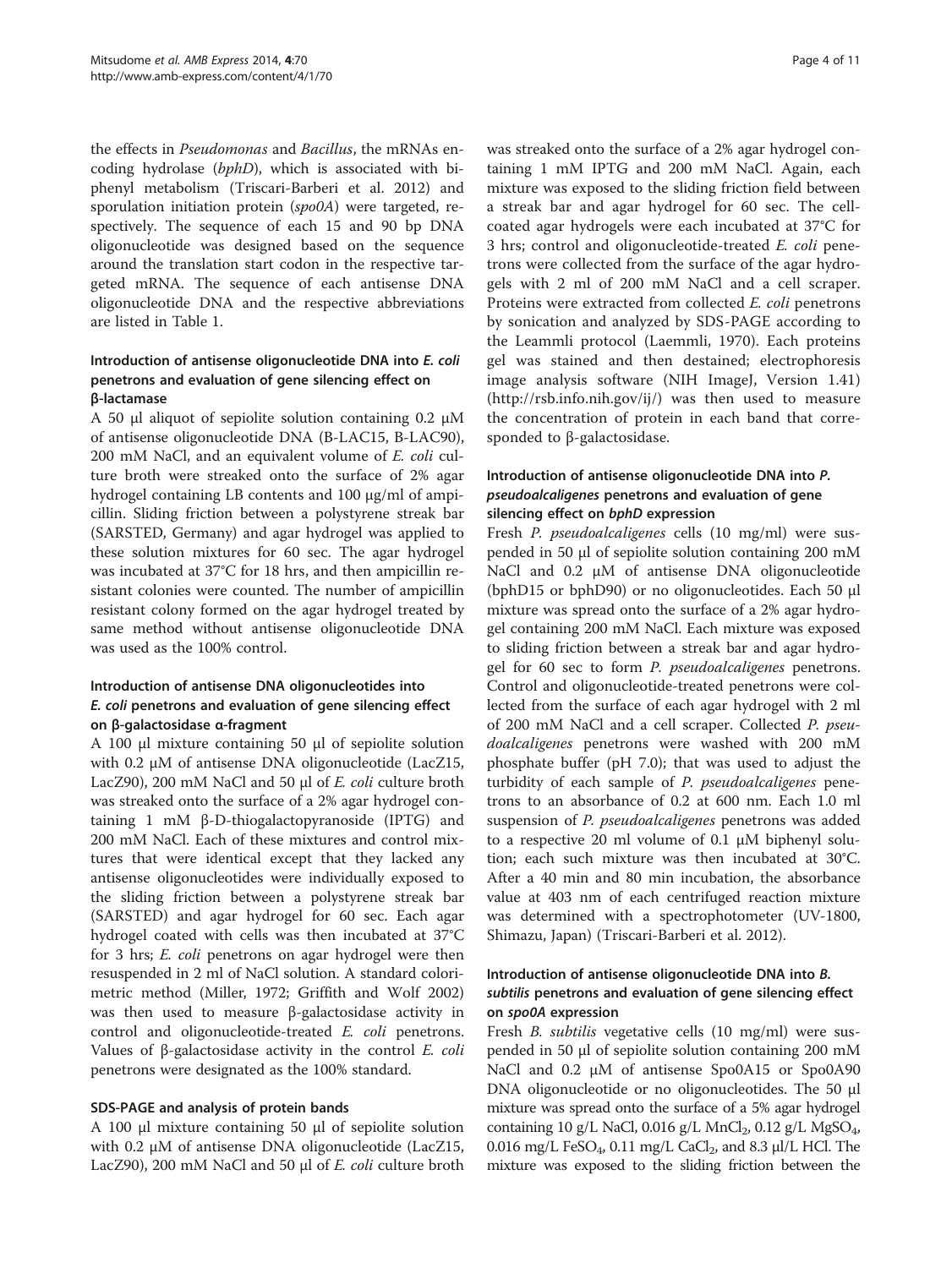| Strain                                           | Target gene                               | Name of<br>antisense<br>oligonucleotide | Accession no. | <b>Position</b> | Sequence of antisense oligonucleotide DNA (5'-3')                                                       | Length of antisense<br>oligonucleotide DNA (bp) |
|--------------------------------------------------|-------------------------------------------|-----------------------------------------|---------------|-----------------|---------------------------------------------------------------------------------------------------------|-------------------------------------------------|
| Escherichia coli<br>JM109 (pUC18)                | β-lactamase (bla)                         | B-LAC15                                 | L08752        | 876-891         | <b>ACTCATACTCTTCCT</b>                                                                                  | 15                                              |
|                                                  |                                           | B-LAC90                                 |               | 851-940         | AGGCAAAATGCCGCAAAAAAGGGAATAAGGGCGACACGGAAAT<br>GTTGAATACT <b>CAT</b> ACTCTTCCTTTTTCAATATTATTGAAGCATTTAT | 90                                              |
|                                                  | $\beta$ -galactosidase (lacZa)            | LacZ15                                  |               | 221-207         | GGT <b>CAT</b> AGCTGTTTC                                                                                | 15                                              |
|                                                  |                                           | LacZ90                                  |               | 185-274         | CTGCAGGTCGACTCTAGAGGATCCCCGGGTACCGAGCTCGAATT<br>CGTAATCATGGT <b>CAT</b> AGCTGTTTCCTGTGTGAAATTGTTATCCGCT | 90                                              |
| Pseudomonas<br>pseudoalcaligenes<br><b>KF707</b> | Hydrolase (bphD)                          | BphD15                                  | X66123        | 178-164         | GTGCGGT <b>CAT</b> TTTC                                                                                 | 15                                              |
|                                                  |                                           | BphD90                                  |               | 231-142         | GGTAGAACTTTCGGTGAGTGCGGT <b>CAT</b> TTTTCATCCTTTAAGTGAGT<br>GGAGTGGAAACTGGTCAGGCGCAGCGCTTCATGCCGCGCCGGG | 90                                              |
| Bacillus subtilis str.168                        | Sporulation initiation<br>protein (spo0A) | Spo0A15                                 | AL009129      | 2518821-2518835 | CTC <b>CAC</b> GTTTCTTCC                                                                                | 15                                              |
|                                                  |                                           | Spo0A90                                 |               | 2518768-2518857 | CTTAACAGGCTTACCAGCTCTCGATTATCATCAGCAACACAAACT<br>TTAATTTTCTC <b>CAC</b> GTTTCTTCCTCCCCAAATGTAGTTAACAGGA | 90                                              |

#### <span id="page-4-0"></span>Table 1 Sequence of each DNA oligonucleotide used in this study

Bold italic letter indicates sequence complementary to the translation codon (AUG or GUG) in a target mRNA.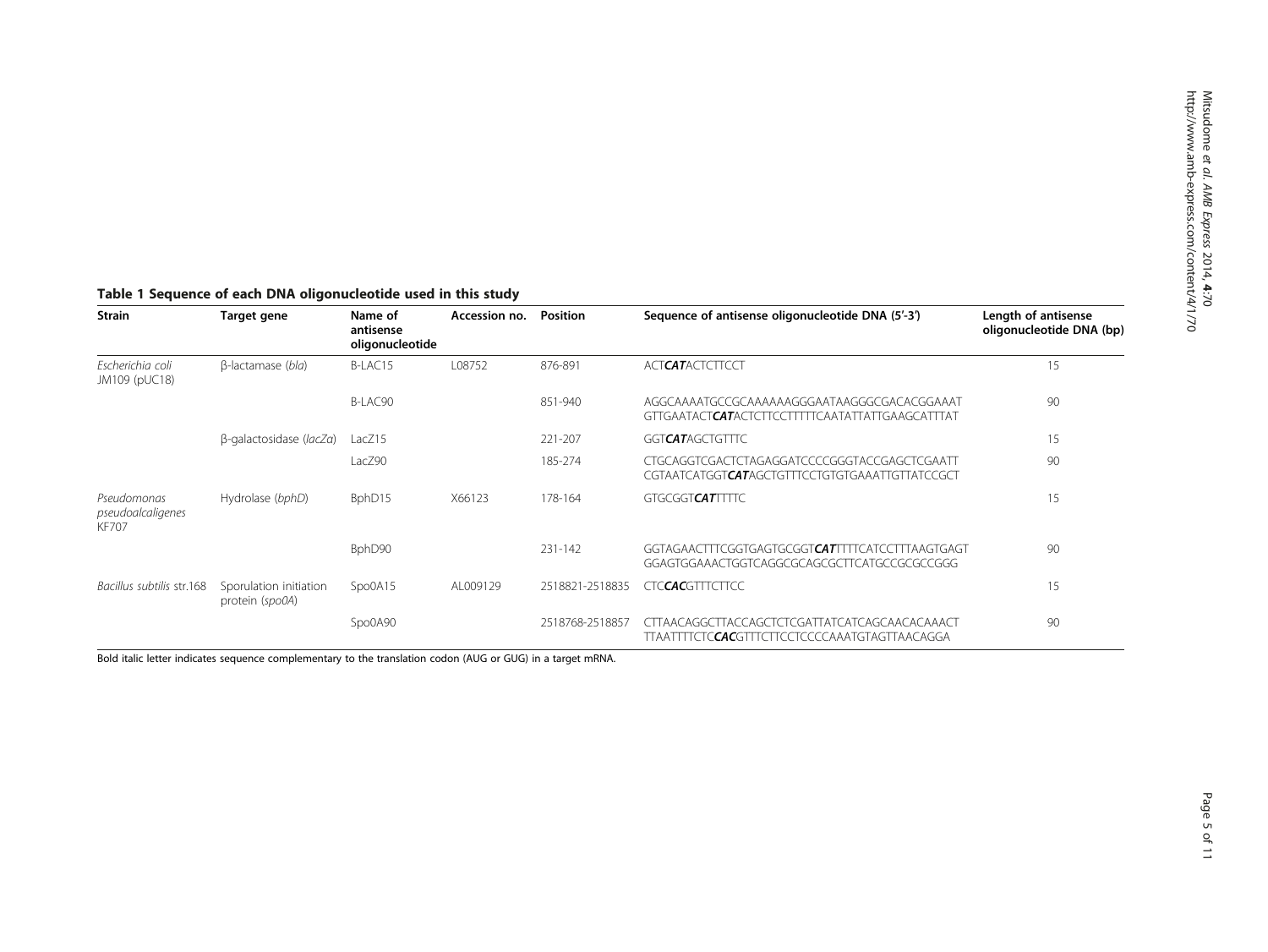streak bar and agar hydrogel for 60 sec to form penetrons. The B. subtilis penetrons formed on the surface of the agar hydrogel were incubated at 30°C for 72 hrs, and were then collected from the surface of the agar hydrogel with 2 ml of 200 mM NaCl and a cell scraper. The number of vegetative cells and spores was counted under a confocal microscope (ZEISS, Germany) and spore formation rate (spores/spores + vegetative cells) was calculated.

To alternatively evaluate the effect of antisense oligonucleotide DNA on spore formation rate, we measured the amount of dipicolinic acid (DPA) production by B. subtilis penetrons (Janssen et al. [1958](#page-9-0); Rotman and Fields [1968\)](#page-10-0). The B. subtilis penetrons formed on the surface of the agar hydrogel were incubated at 30°C for 72 hrs, and were collected from the surface of the agar hydrogel with 2 ml of 200 mM NaCl and a cell scraper. The B. subtilis penetrons were washed by centrifugation, suspended in 1 ml of distilled water, boiled for 20 min, cooled in ice for 15 min and then exposed to DPA extract solution. A spectrophotometer (UV-1800, Shimazu, Japan) was then used to measure the absorbance at 440 nm of a mixture of 0.4 ml of centrifugated DPA extract solution, 0.2 ml of distilled water, and 0.2 ml of coloring reaction solution containing 1.0 g/L L-Cysteine, 6.8 g/L FeSO<sub>4</sub> · 7H<sub>2</sub>O, 3.2 g/L (NH<sub>4</sub>)<sub>2</sub>SO<sub>4</sub>, and 50 mM sodium acetate buffer (pH4.6). Reagent grade DPA (Wako Chemical Co., Japan) was used as the standard.

#### Results

#### Evaluation of gene silencing effect on β-lactamase

The number of ampicillin resistant colonies derived from penetrons exposed to the antisense DNA oligonucleotides, B-LAC15 or B-LAC90, decreased to 42% or 15% of the controls respectively (Figure 2). These results indicated



that the antisense oligonucleotides bound to the complementary region of the mRNA encoding β-lactamase, which catalyzes the hydrolysis of the β-lactam ring in the ampicillin molecule, and that the oligonucleotides inhibited translation of the bound mRNAs. The oligonucleotides LacZ15 and LacZ90, which were synthesized as antisense oligonucleotides targeted to the mRNA encoding the β-galactosidase α-fragment, were not associated with the mRNA encoding β-lactamase; nevertheless the number of ampicillin resistant colonies derived from penetrons exposed to LacZ15 or LacZ90 decreased to 72% of the controls. The mRNA encoding β-lactamase assumes to involve semi-complementary sequence with oligonucleotide LacZ15 and LacZ90.

## Evaluation of gene silencing effect on β-galactosidase α-fragment

 $β$ -galactosidase activity in *E. coli* penetrons that had been exposed to antisense DNA oligonucleotides (LacZ15 or LacZ90) was reduced to 38.4 and 26.0% of that in control E. coli penetrons respectively (Figure [3](#page-6-0)A). These antisense DNAs would have inhibited translation of targeted mRNA by binding complementary sequences in the 5'-region of the targeted mRNA and resulted in depression of βgalactosidase activity. The  $β$ -galactosidase activity in  $E.$  coli penetrons that were exposed to B-LAC15 or B-LAC90 was reduced to 84% of that in control E. coli penetrons. This result was attributed to the possibility that the mRNA encoding β-galactosidase carried complementary sequences similar to the B-LAC15 and B-LAC90 sequences.

Coomassie-stained protein bands that corresponded to the β-galactosidase expressed in  $E$ . *coli* penetrons into which LacZ90 or LacZ15 had been injected exhibited 2330 and 1971 as peak intensities respectively (Figure [3B](#page-6-0)). In the mean time, the protein bands corresponding to the β-galactosidase expressed in control E. coli penetrons exhibited a higher intensity at 15893. This result indicated that β-galactosidase expression in  $E$ . *coli* penetrons in which LacZ90 or LacZ15 had been injected was depressed to 14.7 and 12.4% of that in control E. coli penetrons respectively.

#### Evaluation of gene silencing effect on hydrolase

The biphenyl solution added to P. pseudoalcaligenes penetrons in which antisense DNA oligonucleotide DNA had been injected and that added to control P. pseudoalcaligenes penetrons were incubated at 30°C (reaction solution). Absorbance value at 403 nm of reaction solution after a 40 min incubation was defined as 100%. Absorbance value at 403 nm of the control reaction solution after an 80 min incubation was 122%. Absorbance values at 403 nm of the BphD15 and BphD90 reaction solutions after an 80 min incubation were 195 and 160% respectively (Figure [4\)](#page-7-0). The results showed that the gene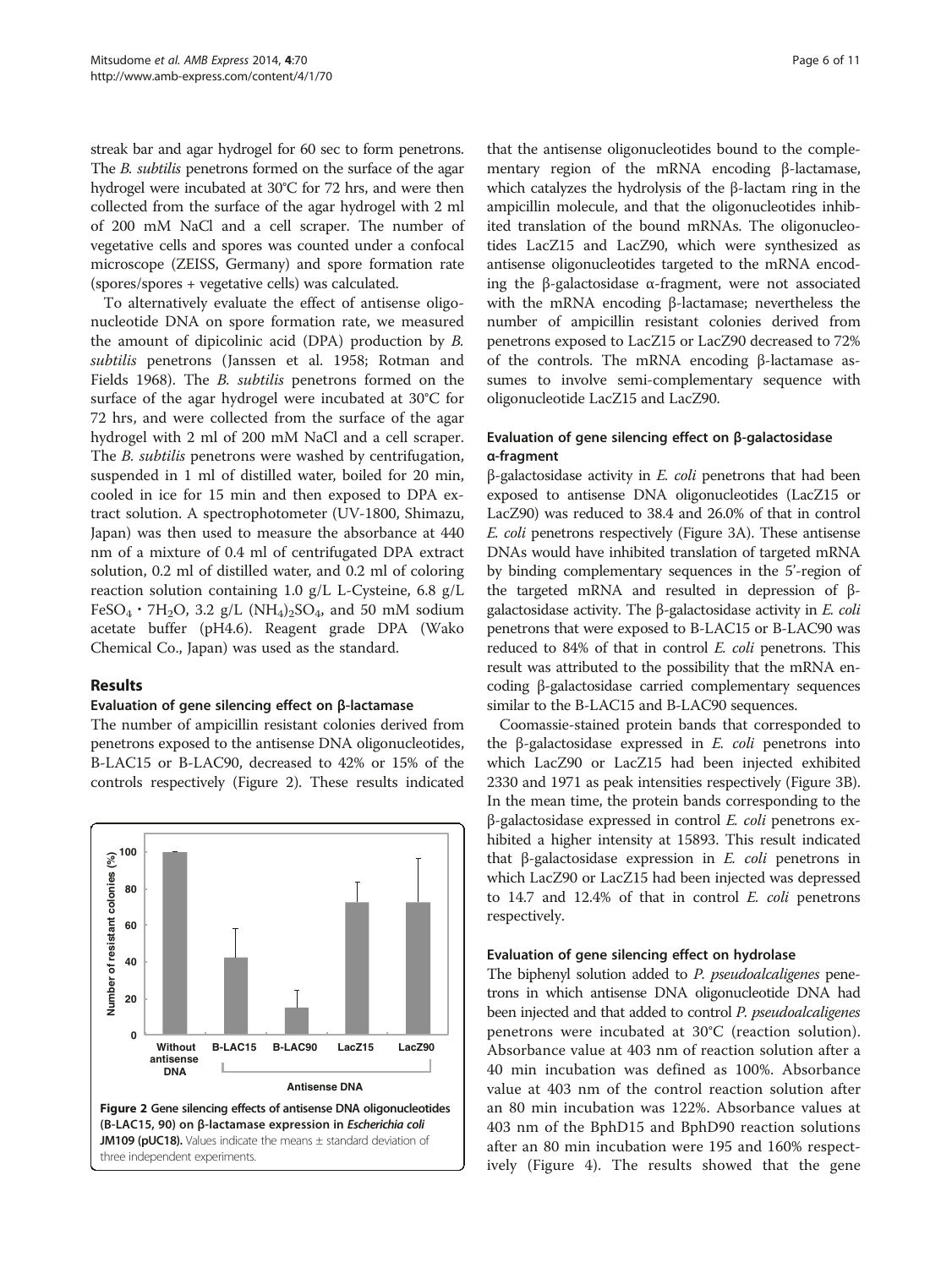<span id="page-6-0"></span>

silencing cause by the 15 mer oligonucleotide was stronger than that cause by the 90 mer oligonucleotide.

#### Evaluation of gene silencing effects on sporulation formation rates

Spo0A is a signal protein involved in initiation of Bacillus sp. sporulation. Spo0A is activated by phosphorylation and serves as a translation regulation factor for one set of sporulation mRNAs (Errington, [1993](#page-9-0)). Phosphorylation-mediated activation of spo0A is essential for switching of vegetative cells to spore cells, thus gene silencing of spo0A should cause repression of differentiation to spore cells. Spore formation rates of B. subtilis penetrons injected with antisense oligonucleotides (Spo0A15 or Spo0A90) was repressed to 24.4% and 35.8% of that of control B. subtilis penetrons respectively (Figure [5](#page-8-0)A). Alternatively, the amount of dipicolinic acid (Janssen et al. [1958;](#page-9-0) Rotman and Fields [1968\)](#page-10-0) production of B. subtilis penetrons in which antisense oligonucleotide Spo0A15 and Spo0A90 was injected was repressed to 42.2 and 65.3% of control B. subtilis penetrons (Figure [5B](#page-8-0)). Presumably, these antisense DNAs bound to complementary sequences within the targeted spo0A mRNA and inhibited the translation of spo0A, thereby resulting in depression of spore formation in B. subtilis penetrons.

#### **Discussion**

The most common methods used to explore gene function involve gene deletion (gene knockout) or inactivation of target mRNA (gene knockdown). Antisense methods are among the most commonly used for such research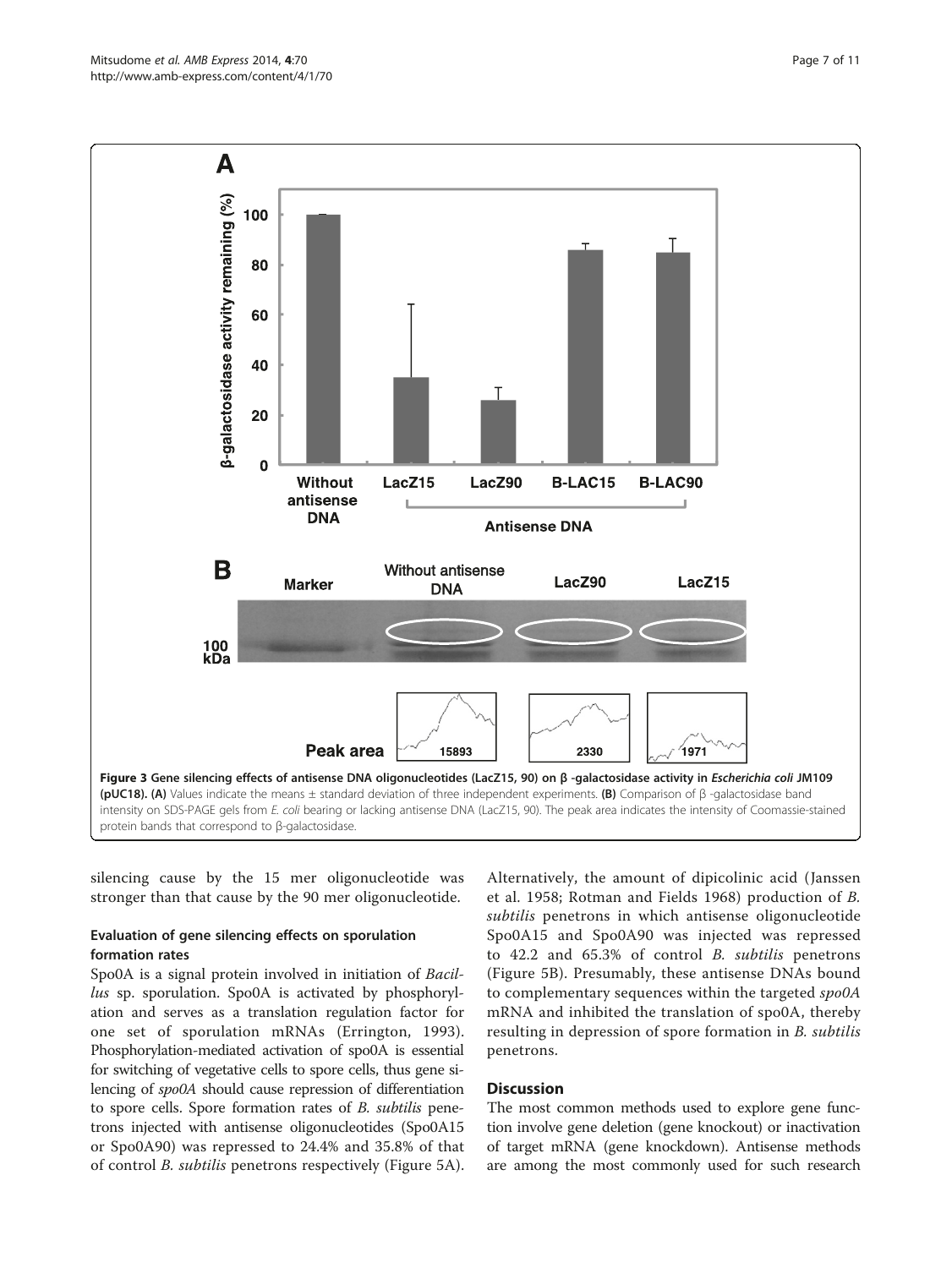<span id="page-7-0"></span>![](_page_7_Figure_1.jpeg)

purposes. Antisense molecules, as experimental materials, involve ribozymes and antisense RNA generated from expression vectors. Here, we focused on a method involving artificially synthesized DNA oligonucleotides. Antisense RNAs expressed from vectors have lead to many achievements in biochemical research. However, construction of such expression vectors is technically time consuming and low amount of antisense RNA can be expressed is still problematic. The advantages of our proposed gene silencing technique, which involves antisense DNA oligonucleotides, are that specially prepared equipment and special techniques are not required and that many genes can be targeted. In proposed gene silencing method using nanosized acicular material and antisense DNA, penetrons that lack antisense DNA or penetrons with antisense DNA complementary to off-target genes must be used as controls for any experiments.

β−lactamase and β−galactosidase α-fragment genes are encoded in pUC18 DNA, and expression of the genes was induced by ampicillin, which bears a β−lactam ring, and IPTG, respectively. Comparisons among effects on gene silencing of β−lactamase and β−galactosidase αfragment and resulting from oligonucleotides of different lengths demonstrated that the 90 mers were more effective than 15 mers. This result may depend on secondary structure of targeted mRNA or stability of injected antisense oligonucleotide DNA.

The *P. pseudoalcaligenes* strain used in our experiments was isolated from soil near a biphenyl-producing

factory in Kitakyushu, Japan (Furukawa and Miyazaki [1986\)](#page-9-0). P. pseudoalcaligenes KF707 can degrade 4, 4′ dichlorobiphenyl quickly, but it degrades 2, 5, 2′, 5′ tetrachlorobiphenyl poorly (Mondello et al. [1997\)](#page-10-0). A catabolic pathway responsible for biphenyl degradation by P. pseudoalcaligenes KF707 has been proposed by Furukawa and Miyazaki [\(1986\)](#page-9-0). This strain expresses 2, 3 dioxygenase, which introduces molecular oxygen at the 2, 3-position of a nonchlorinated or less-chlorinated ring in polychlorinated biphenyl to produce a dihydrodiol (Kimura et al. [1997](#page-9-0)). The dihydrodiol is then dehydrogenated to a 2, 3-dihydroxybiphenyl by a dihydrodiol dehydrogenase. The 2, 3-dihydroxybiphenyl is then cleaved at the 1,2 position by a dihydroxybiphenyl dioxygenase to produce 2-hydroxy-6-oxo-6-phenylhexa-2,4-dienoate (HPDA). The meta cleavage compound, HPDA, is then hydrolyzed to the chlorobenzoic acid and 2-oxopent-4-enoate by a hydrolase which is the product of bphD. Here we measured the activity of this hydrolase by monitoring the conversion of the HPDA to benzoic acid by measuring the decrease in absorbance at 403 nm. When biphenyl was degraded by P. pseudoalcaligenes penetrons bearing the bphD antisense DNA target, the HPDA-associated absorbance values at 403 nm were significantly higher than those of the control *P. pseudoalcaligenes* penetrons. These data indicated that antisense DNA inhibited translation of bphD mRNA and depressed expression of hydrolase (bphD), and that this inhibition resulted in the accumulation of HPDA.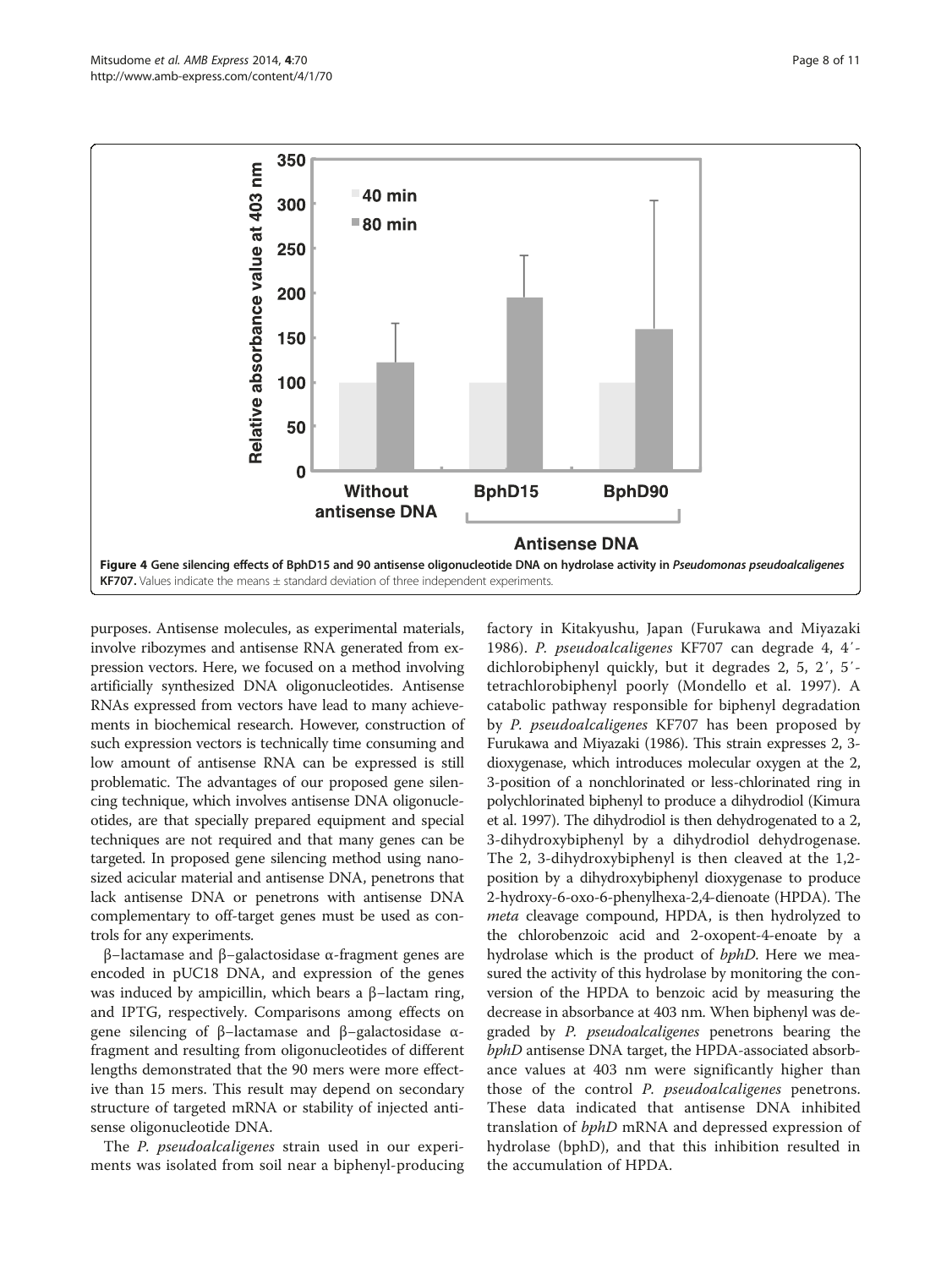Currently, the nine genes involving spo0A are known as the genes associated with initiation of sporulation in B. subtilis (Tan and Ramamurthi [2014\)](#page-10-0). If any one of the sporulation proteins is nonfunctional because of genetic mutation, sporulation does not initiate even under starvation conditions. Activation of the transcription factor encoded by spo0A is essential for initiation of sporulation in B. subtilis (LeDeaux et al. [1995](#page-9-0)). External signals that result from environmental stress induce phosphorylation of Spo0A, and phosphorylated Spo0A activates the  $\sigma$ <sup>F</sup>,  $\sigma$ <sup>E</sup> subunit of RNA polymerase (Molle et al. [2003](#page-10-0)). As

expected, the sporulation rate among B. subtilis penetrons bearing Spo0A15 or 90 oligonucleotides was lower than that among controls. We presumed that the Spo0A15 and 90 antisense DNA inhibited translation of spo0A mRNA and repressed initiation of sporulation. Dipicolinic acid (DPA) was accumulated intracellularly during sporulation, and we could measure DPA accumulation to evaluate sporulation rates. Notably, spo0A15 or spo0A 90 antisense DNA decreased DPA accumulation and repressed endospore formation. The effects of the 15 mer on expression of hydrolase and spo0A were greater than those of the 90

<span id="page-8-0"></span>![](_page_8_Figure_2.jpeg)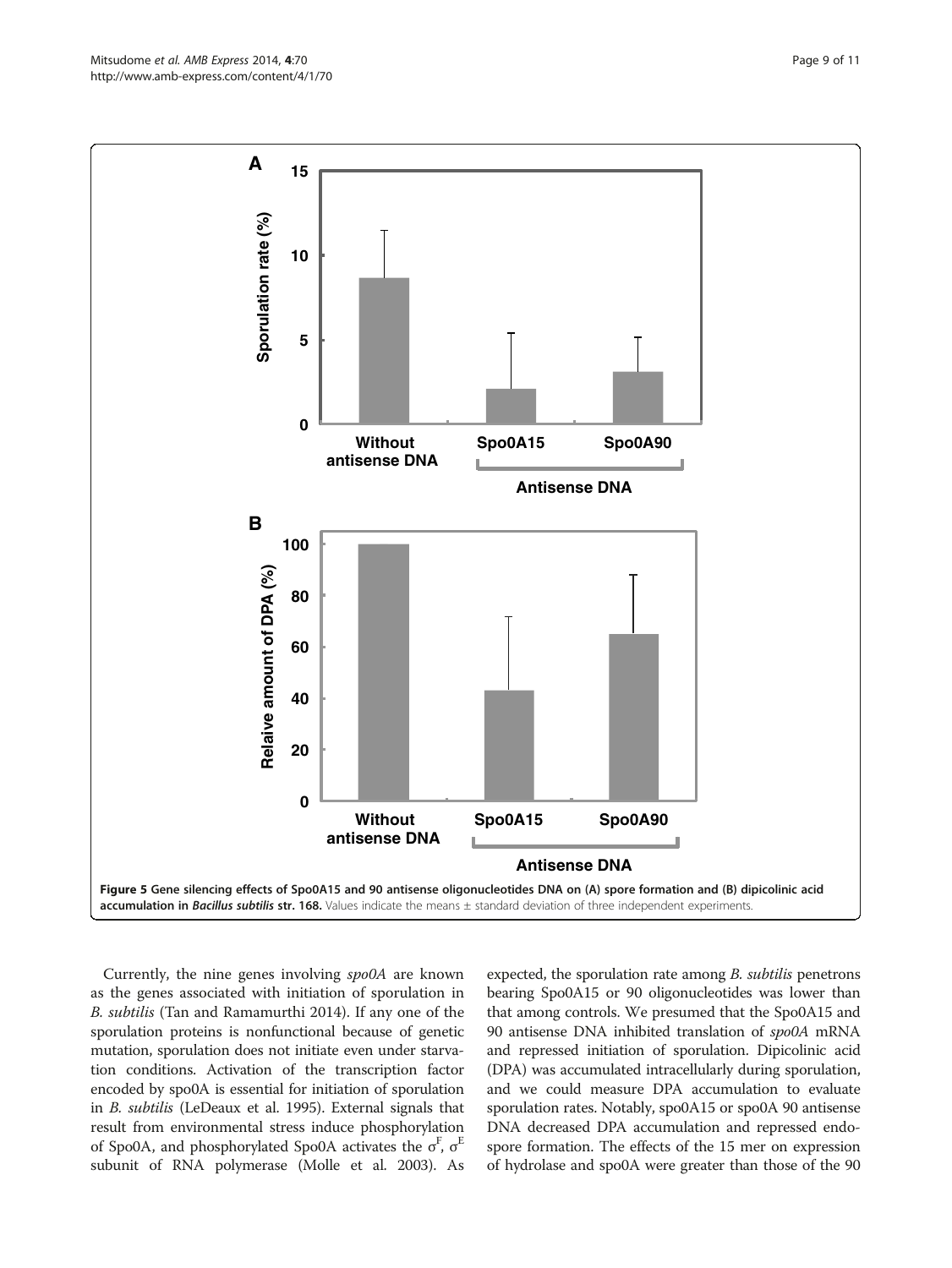<span id="page-9-0"></span>mer. These results were consistent with results reported by many other researchers (Krötz et al. 2003; Falzarano et al. 2014).

It is noteworthy that the effects on gene silencing caused by the antisense DNA and nano-sized acicular materials were transient, thus this method affected only resting cells. In these experiments, we used antisense DNA oligonucleotides that were chemically stable and reasonable to synthesize. Many published results demonstrate that the length of antisense oligonucleotides that are effective for gene silencing ranges from 15 to 25 residues (Uhlmann and Peyman [1990;](#page-10-0) Mizuta et al. [1999](#page-10-0)). The antisense DNAs with sequences complementary to sequences around the target AUG translation initiation codon should provide favorable results for gene silencing. A mechanism by which antisense DNA oligonucleotides are released from α-sepiolite was proposed previously (Yoshida and Ide [2008\)](#page-10-0). Our novel gene silencing method described in this paper was more effective with Gram-negative bacteria than Gram-positive bacteria. We suspect that Gram-positive penetrons were harder to generate than Gram-negative penetrons because the cell wall of Gram-positive bacteria is thicker than that of Gram-negative bacteria. Until now, researchers have used E. coli mutants with increased permeability properties to introduce antisense DNA oligonucleotides when evaluating the gene silencing effects of antisense DNA (Jayaraman et al. 1981). The advantage of penetron technology for gene silencing is that the technique is simple and applicable to different bacterial species, and many such species have been unable to directly uptake oligonucleotide DNA until now. Once the experimental protocol is established for many bacterial species, the proposed gene silencing technique will be a powerful tool for the elucidation of physiological functions of biological molecules. In any case, our findings demonstrated the substantial potential of antisense DNA as a new class of gene silencing molecules for not only bacteriology but also molecular biology, physiology, developmental biology involving clinical research.

#### Competing interest

The authors declare that they have no competing interest.

#### Author's contribution

YM carried out the measurement of β-lactamase and β-galactosidase activity in E. coli and sporulation rate in B. subtilis. MT carried out the measurement of hydrolase activity in P. pseudoalcaligenes. JH participated in the design of the study on gene silencing in P. pseudoalcaligenes. NY participated in the design, coordination of the study and contributed in the drafting of the manuscript. All authors read and approved the final manuscript.

#### Acknowledgments

This work was financially supported by the Research Funding from the Faculty of Agriculture, University of Miyazaki.

#### Author details

<sup>1</sup>Department of Biochemistry and Applied Biosciences, University of Miyazaki, 1-1 Gakuen, Kibanadai-Nishi, Miyazaki 889-2192, Japan. <sup>2</sup>Department of

Applied Chemistry, University of Miyazaki, 1-1 Gakuen, Kibanadai-Nishi, Miyazaki 889-2192, Japan.

#### Received: 23 June 2014 Accepted: 15 August 2014 Published online: 04 September 2014

#### References

- Akhtar S, Kole R, Juliano RL (1991) Stability of antisense DNA oligodeoxynucleotide analogs in cellular extracts and sera. Life Sci 49:1793–1801
- Bennett CF, Cowsert LM (1999) Application of antisense oligonucleotides for gene functionalization and target validation. Curr Opin Mol Ther 1:359–371
- Dean NM (2001) Functional genomics and target validation approaches using antisense oligonucleotide technology. Curr Opin Biotechnol 12:622–625
- Elbashir SM, Harborth J, Lendeckel W, Yalcin A, Weber K, Tuschl T (2001) Duplexes of 21-nucleotide RNAs mediate RNA interference in cultured mammalian cells. Nature 411:494–498
- Errington J (1993) Bacillus subtilis sporulation: regulation of gene expression and control of morphogenesis. Microbiol Rev 57:1–33
- Falzarano MS, Passarelli C, Ferlini A (2014) Nanoparticle delivery of antisense oligonucleotides and their application in the exon skipping strategy for duchenne muscular dystrophy. Nucleic Acid Ther 24:87–100
- Fire A, Xu S, Montgomery MK, Kostas SA, Driver SE, Mello CC (1998) Potent and specific genetic interference by double-stranded RNA in Caenorhabditis elegans. Nature 391:806–811
- Furukawa K, Arimura N (1987) Purification and properties of 2,3-dihydroxybiphenyl dioxygenase from polychlorinated biphenyl-degrading Pseudomonas pseudoalcaligenes and Pseudomonas aeruginosa carrying the cloned bphC gene. J Bacteriol 169:924–927
- Furukawa K, Miyazaki T (1986) Cloning of a gene cluster encoding biphenyl and chlorobiphenyl degradation in Pseudomonas pseudoalcaligenes. J Bacteriol 166:392–398
- Good L, Awasthi SK, Dryselius R, Larsson O, Nielsen PE (2001) Bactericidal antisense effects of peptide-PNA conjugates. Nat Biotechnol 19:360–364
- Griffith KL, Wolf RE Jr (2002) Measuring beta-galactosidase activity in bacteria: cell growth, permeabilization, and enzyme assays in 96-well arrays. Biochem Biophys Res Commun 290:397–402
- Hamilton AJ, Baulcombe DC (1999) A species of small antisense RNA in posttranscriptional gene silencing in plants. Science 286:950–952
- Izant JG, Weintraub H (1984) Inhibition of thymidine kinase gene expression by anti-sense RNA: a molecular approach to genetic analysis. Cell 36:1007–1015
- Izant JG, Weintraub H (1985) Constitutive and conditional suppression of exogenous and endogenous genes by anti-sense RNA. Science 229:345–352
- Janssen FW, Lund AJ, Anderson LE (1958) Colorimetric assay for dipicolinic acid in bacterial spores. Science 127:26–27
- Jayaraman K, McParland K, Miller P, Ts'o PO (1981) Selective inhibition of Escherichia coli protein synthesis and growth by nonionic oligonucleotides complementary to the 3′ end of 16S rRNA. Proc Natl Acad Sci U S A 78:1537–1541
- Kimura N, Nishi A, Goto M, Furukawa K (1997) Functional analyses of a variety of chimeric dioxygenases constructed from two biphenyl dioxygenases that are similar structurally but different functionally. J Bacteriol 179:3936–3943 Krötz F, de Wit C, Sohn HY, Zahler S, Gloe T, Pohl U, Plank C (2003)
- Magnetofection-a highly efficient tool for antisense oligonucleotide delivery in vitro and in vivo. Mol Ther 7:700–710
- Kunst F, Ogasawara N, Moszer I, Albertini AM, Alloni G, Azevedo V, Bertero MG, Bessieres P, Bolotin A, Borchert S, Borriss R, Boursier L, Brans A, Braun M, Brignell SC, Bron S, Brouillet S, Bruschi CV, Caldwell B, Capuano V, Carter NM, Choi SK, Codani JJ, Connerton IF, Cummings NJ, Daniel RA, Denizot F, Devine KM, Dusterhoft A, Ehrlich SD et al (1997) The complete genome sequence of the gram-positive bacterium Bacillus subtilis. Nature 390:249–256
- Kurreck J (2003) Antisense technologies. Improvement through novel chemical modifications. Eur J Biochem 270:1628–1644
- Laemmli UK (1970) Cleavage of structural proteins during the assembly of the head of bacteriophage T4. Nature 227:680
- Lavery KS, King TH (2003) Antisense and RNAi: powerful tools in drug target discovery and validation. Curr Opin Drug Discov Devel 6:561–569
- LeDeaux JR, Yu N, Grossman AD (1995) Different roles for KinA, KinB, and KinC in the initiation of sporulation in Bacillus subtilis. J Bacteriol 177:861–863
- Lee RC, Feinbaum RL, Ambros V (1993) The C. elegans heterochronic gene lin-4 encodes small RNAs with antisense complementarity to lin-14. Cell 75:843–854 Miller JH (1972) Experiments in Molecular Genetics.
	- Cold Spring Harbor Laboratory Press, N.Y., pp 352–355